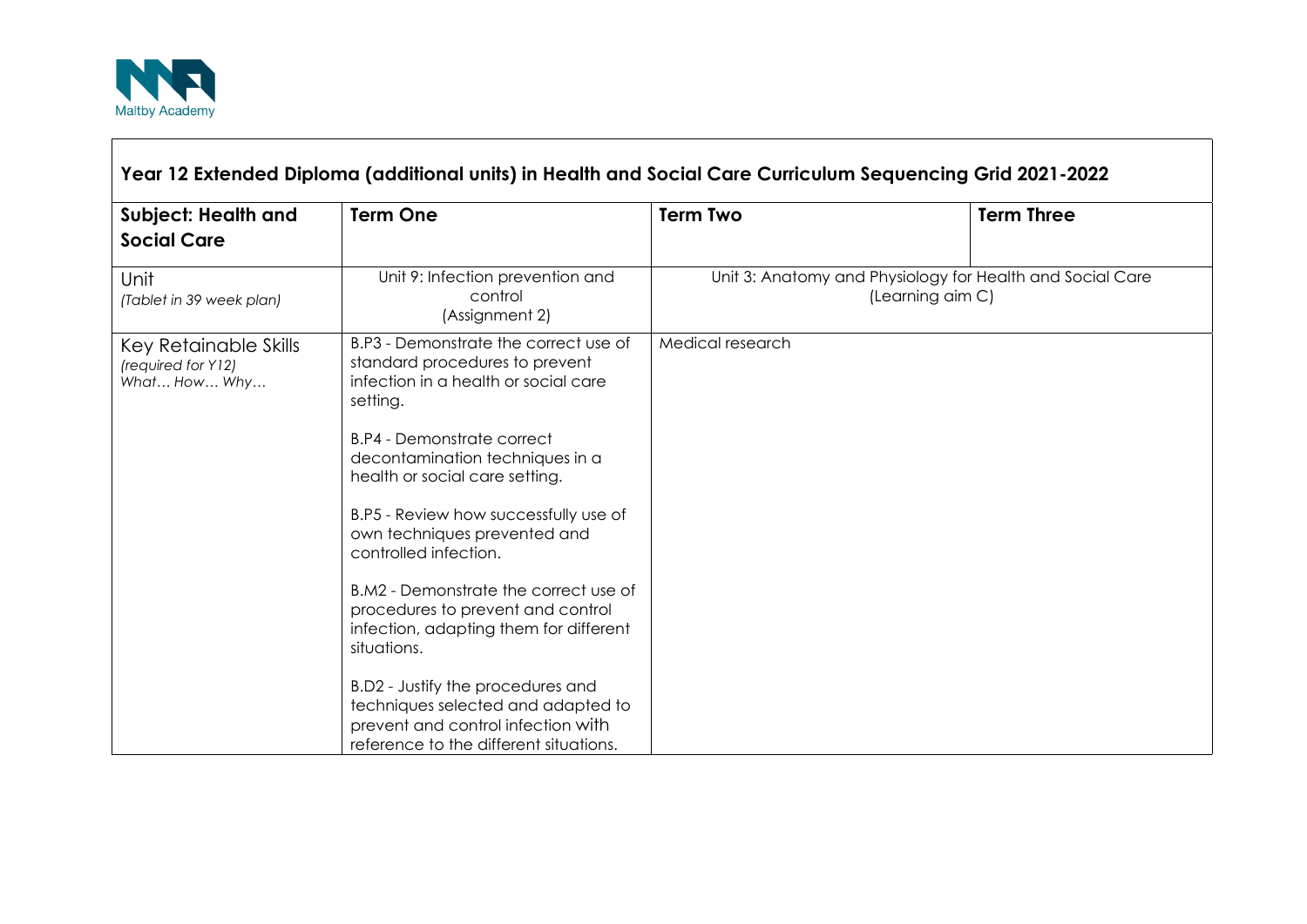

| Key Retainable<br>Knowledge<br>(required for Y12)<br>What How Why                                 | How to prevent and control the<br>transmission of infection in health and<br>social care settings                                                                                                                                                                                                                                                                                                                                                                                                                                                                                                                                                           | How data is collected and used                                                                                  |  |
|---------------------------------------------------------------------------------------------------|-------------------------------------------------------------------------------------------------------------------------------------------------------------------------------------------------------------------------------------------------------------------------------------------------------------------------------------------------------------------------------------------------------------------------------------------------------------------------------------------------------------------------------------------------------------------------------------------------------------------------------------------------------------|-----------------------------------------------------------------------------------------------------------------|--|
| <b>Key Technical</b><br>Vocabulary<br>To be modelled and<br>deliberately practiced in<br>context. | <b>Cleanliness</b><br>Food handling<br>Disposal of waste<br>PPE<br>Decontamination<br>Sterilisation<br>Contamination                                                                                                                                                                                                                                                                                                                                                                                                                                                                                                                                        | <b>Clinical trials</b><br>Double-blind<br>Placebo<br>Epidemiological<br>Mortality<br>Morbidity<br>Data analysis |  |
| Opportunities for<br>reading                                                                      | NHS website<br><b>HSE</b> website<br>WHO website<br>Student textbook<br>Student revision guide<br>Data                                                                                                                                                                                                                                                                                                                                                                                                                                                                                                                                                      |                                                                                                                 |  |
| <b>Developing Cultural</b><br>Capital<br>Essential knowledge and skills<br>of educated citizens.  | Students learning about how to prevent and control the transmission of infection by carrying out procedures in<br>real life. Students then explaining how this will prevent and control the spread of infection.<br>Students understand how to interpret data and collate findings.                                                                                                                                                                                                                                                                                                                                                                         |                                                                                                                 |  |
| <b>Authentic Connections</b><br>- Cross Curricular Links                                          | Science - cleanliness, disposal of waste, decontamination, sterilisation, contamination.<br>Psychology/Sociology - research methods                                                                                                                                                                                                                                                                                                                                                                                                                                                                                                                         |                                                                                                                 |  |
| Key Assessment                                                                                    | Once the assignment is completed by the student, it is then marked by the teacher. A percentage of this marking<br>is then internally verified by another KS5 Health and Social Care teacher to ensure that assessment is accurate.<br>Students have 15 working days to then resubmit their assignment to a higher standard. This is then again, marked<br>by the teacher and internally verified to ensure accuracy of assessment.<br>Once topic is completed, students will have an end of topic test. This will be marked by the teacher and then<br>moderated internally by another member of Health and Social Care. Students will then close the gap. |                                                                                                                 |  |